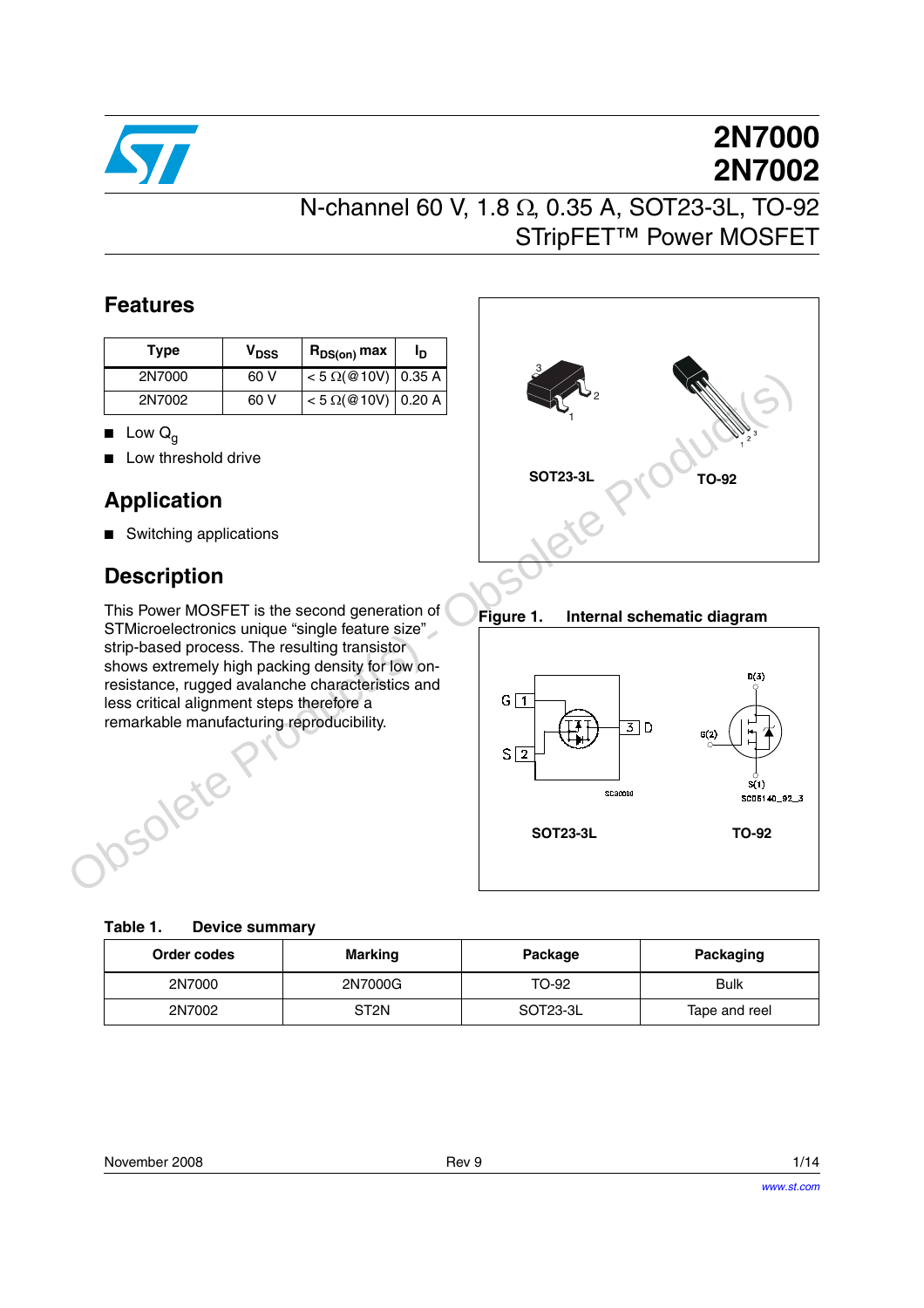## **Contents**

| Electrical characteristics (curves) (exercise contract exercise contract exercise contract exercise of $6$ |
|------------------------------------------------------------------------------------------------------------|
|                                                                                                            |
| 10                                                                                                         |
| 13                                                                                                         |
|                                                                                                            |
|                                                                                                            |
|                                                                                                            |
|                                                                                                            |
|                                                                                                            |
|                                                                                                            |
|                                                                                                            |
|                                                                                                            |
|                                                                                                            |
|                                                                                                            |
|                                                                                                            |

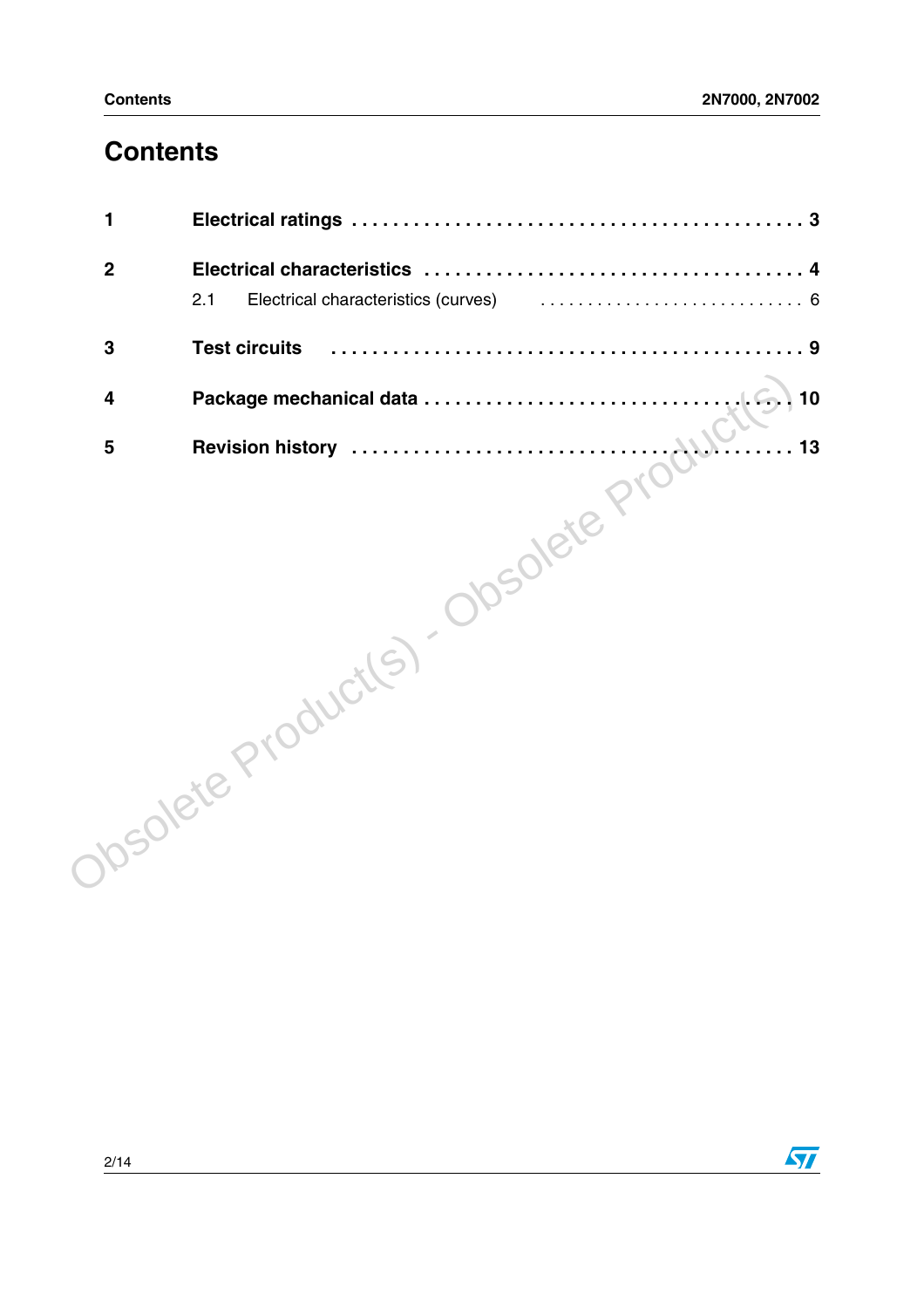## <span id="page-2-0"></span>**1 Electrical ratings**

#### **Table 2. Absolute maximum ratings**

| Symbol                  | <b>Parameter</b>                                | Value        | <b>Unit</b>     |   |
|-------------------------|-------------------------------------------------|--------------|-----------------|---|
|                         |                                                 | <b>TO-92</b> | <b>SOT23-3L</b> |   |
| $V_{DS}$                | Drain-source voltage ( $V_{GS} = 0$ )           | 60           | v               |   |
| <b>V<sub>DGR</sub></b>  | Drain-gate voltage ( $R_{GS}$ = 20 k $\Omega$ ) | 60           |                 | v |
| $V_{GS}$                | Gate-source voltage                             | ±18          |                 | v |
| l <sub>D</sub>          | Drain current (continuous) at $T_c = 25 °C$     | 0.35         | 0.20            | A |
| $I_{DM}$ <sup>(1)</sup> | Drain current (pulsed)                          | 1.4          |                 | A |
| $P_{TOT}$               | Total dissipation at $T_C = 25$ °C              | 0.35         |                 |   |
|                         |                                                 |              |                 |   |

#### **Table 3. Thermal data**

|              | "GS                     | and source voltage                                                   |              | ∸ ≀∪            | v              |
|--------------|-------------------------|----------------------------------------------------------------------|--------------|-----------------|----------------|
|              | $I_{\mathsf{D}}$        | Drain current (continuous) at $T_C = 25 °C$                          | 0.35         | 0.20            | A              |
|              | $I_{DM}$ <sup>(1)</sup> | Drain current (pulsed)                                               | 1.4          | -70             | Α              |
|              | $P_{TOT}$               | Total dissipation at $T_C = 25 °C$                                   | 1.           | 0.35            | W              |
|              | Table 3.                | 1. Pulse width limited by safe operating area<br><b>Thermal data</b> |              |                 |                |
|              |                         |                                                                      |              | Value           |                |
|              | Symbol                  | Parameter                                                            | <b>TO-92</b> | <b>SOT23-3L</b> | Unit           |
|              | Rthj-amb                | Thermal resistance junction-ambient max                              | 125          | $357.1^{(1)}$   | $^{\circ}$ C/W |
|              | $T_{\rm J}$             | Operating junction temperature                                       |              |                 | $^{\circ}C$    |
|              | $T_{\text{stg}}$        | Storage temperature                                                  | - 55 to 150  |                 |                |
| Josolete Pr. | 1.                      | When mounted on 1inch <sup>2</sup> FR-4, 2 Oz copper board.          |              |                 |                |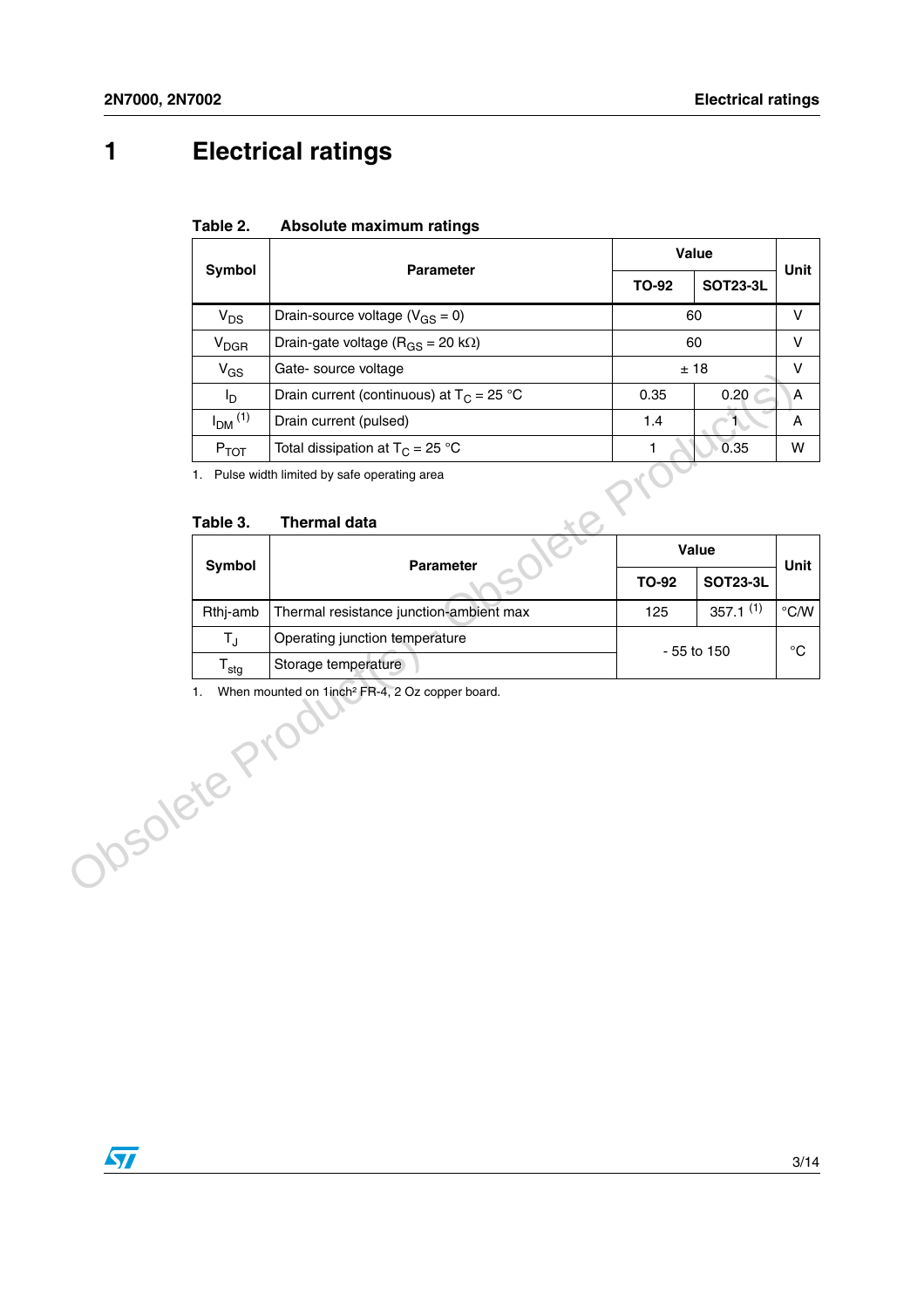## <span id="page-3-0"></span>**2 Electrical characteristics**

 $(T_{\text{CASE}} = 25 \text{ °C}$  unless otherwise specified)

| Symbol                  | <b>Parameter</b>                                    | <b>Test conditions</b>                                            | Min. | Typ.     | Max.                 | Unit     |
|-------------------------|-----------------------------------------------------|-------------------------------------------------------------------|------|----------|----------------------|----------|
| $V_{(BR)DSS}$           | Drain-source<br>breakdown voltage                   | $I_D = 250 \mu A$ , $V_{GS} = 0$                                  | 60   |          |                      | V        |
| <b>I</b> <sub>DSS</sub> | Zero gate voltage<br>drain current ( $V_{GS} = 0$ ) | $V_{DS}$ = max rating<br>$V_{DS}$ = max rating,<br>$T_C = 125 °C$ |      |          | 1<br>10 <sub>1</sub> | μA<br>μA |
| l <sub>GSS</sub>        | Gate-body leakage<br>current $(V_{DS} = 0)$         | $V_{GS} = \pm 18 V$                                               |      |          | ±100                 | nA       |
| $V_{GS(th)}$            | Gate threshold voltage                              | $V_{DS} = V_{GS}$ , $I_D = 250 \mu A$                             |      | 2.1      | 3                    | $\vee$   |
| $R_{DS(on)}$            | Static drain-source on<br>resistance                | $V_{GS}$ = 10 V, $I_D$ = 0.5 A<br>$V_{GS}$ = 4.5 V, $I_D$ = 0.5 A |      | 1.8<br>2 | 5<br>5.3             | Ω<br>Ω   |
| Table 5.                | <b>Dynamic</b>                                      |                                                                   |      |          |                      |          |
|                         |                                                     |                                                                   |      |          |                      |          |

### **Table 4. On/off states**

#### **Table 5. Dynamic**

| Luiu yulu vulluyu<br>$V_{DS}$ = max rating,<br><b>I</b> <sub>DSS</sub><br>drain current ( $V_{GS} = 0$ )<br>$T_C = 125 °C$ |                                                                            |                                                                                        | 10   | μιν<br>μA                      |                |                      |
|----------------------------------------------------------------------------------------------------------------------------|----------------------------------------------------------------------------|----------------------------------------------------------------------------------------|------|--------------------------------|----------------|----------------------|
| l <sub>GSS</sub>                                                                                                           | Gate-body leakage<br>current ( $V_{DS} = 0$ )                              | $V_{GS} = \pm 18 V$                                                                    |      |                                | ±100           | nA                   |
| $V_{GS(th)}$                                                                                                               | Gate threshold voltage                                                     | $V_{DS} = V_{GS}$ , $I_D = 250 \mu A$                                                  | 1    | 2.1                            | 3              | V                    |
| $R_{DS(on)}$                                                                                                               | Static drain-source on<br>resistance                                       | $V_{GS}$ = 10 V, $I_D$ = 0.5 A<br>$V_{GS}$ = 4.5 V, $I_D$ = 0.5 A                      |      | 1.8<br>$\mathbf{2}$            | 5<br>5.3       | Ω<br>Ω               |
| Table 5.                                                                                                                   | <b>Dynamic</b>                                                             |                                                                                        |      |                                |                |                      |
| <b>Symbol</b>                                                                                                              | <b>Parameter</b>                                                           | <b>Test conditions</b>                                                                 | Min. | Typ.                           | Max.           | Unit                 |
| $g_{\text{fs}}^{(1)}$                                                                                                      | Forward<br>transconductance                                                | $V_{DS}$ = 10 V $I_D$ = 0.5 A                                                          |      | 0.6                            |                | S                    |
| $C_{\text{iss}}$<br>$C_{\rm{oss}}$<br>$C_{rss}$                                                                            | Input capacitance<br>Output capacitance<br>Reverse transfer<br>capacitance | $V_{DS}$ = 25 V, f = 1 MHz,<br>$V_{GS} = 0$                                            |      | 43<br>20<br>6                  |                | pF<br>pF<br>pF       |
|                                                                                                                            |                                                                            |                                                                                        |      |                                |                |                      |
| $t_{\sf d(on)}$<br>$t_{d(off)}$<br>$t_{\rm f}$                                                                             | Turn-on delay time<br>Rise time<br>Turn-off delay time<br>Fall time        | $V_{DD}$ = 30 V, $I_D$ = 0.5 A<br>$R_G = 4.7 \Omega V_{GS} = 4.5 V$<br>(see Figure 16) |      | 5<br>15<br>$\overline{7}$<br>8 |                | ns<br>ns<br>ns<br>ns |
| 105016<br>$Q_g$<br>$Q_{gs}$                                                                                                | Total gate charge<br>Gate-source charge                                    | $V_{DD}$ = 30 V, $I_D$ = 1 A,<br>$V_{GS}$ = 5 V                                        |      | 1.4<br>0.8                     | $\overline{2}$ | nC<br>nC             |

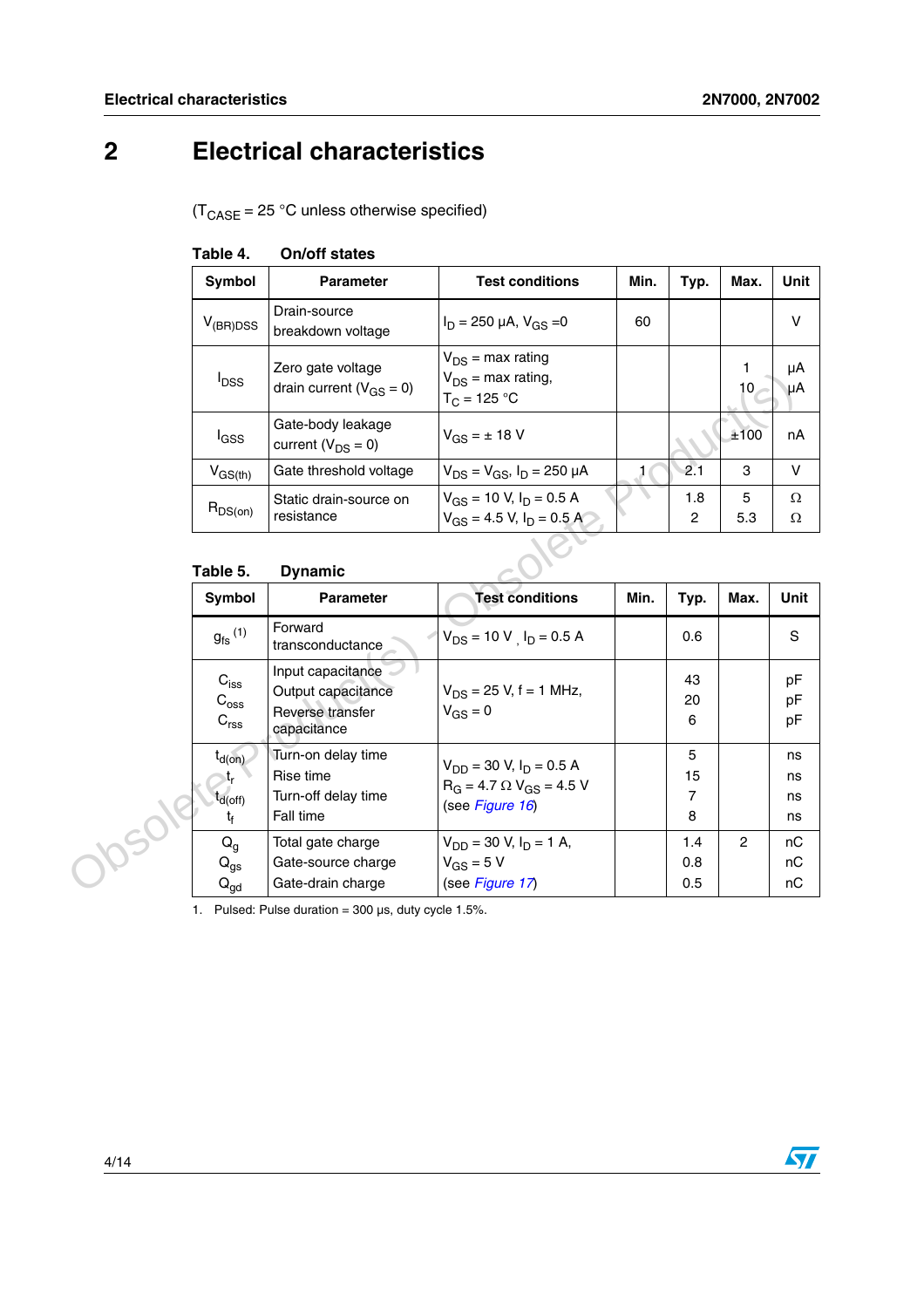| Symbol                                   | <b>Parameter</b>                                                             | <b>Test conditions</b>                                                                           | Min. | Typ.            | Max.         | Unit          |
|------------------------------------------|------------------------------------------------------------------------------|--------------------------------------------------------------------------------------------------|------|-----------------|--------------|---------------|
| $I_{SD}$<br>$I_{SDM}$ <sup>(1)</sup>     | Source-drain current<br>Source-drain current<br>(pulsed)                     |                                                                                                  |      |                 | 0.35<br>1.40 | А<br>А        |
| $V_{SD}$ <sup>(2)</sup>                  | Forward on voltage                                                           | $I_{SD} = 1$ A, $V_{GS} = 0$                                                                     |      |                 | 1.2          | v             |
| $t_{rr}$<br>$Q_{rr}$<br><sup>I</sup> RRM | Reverse recovery time<br>Reverse recovery charge<br>Reverse recovery current | $I_{SD} = 1$ A, di/dt = 100 A/µs,<br>$V_{DD}$ = 20 V, T <sub>i</sub> = 150 °C<br>(see Figure 18) |      | 32<br>25<br>1.6 |              | ns<br>nC<br>А |

**Table 6. Source drain diode**

1. Pulse width limited by safe operating area.

2. Pulsed: Pulse duration =  $300 \,\mu s$ , duty cycle 1.5% 1. Pulse with limited by sele operating area.<br>
2. Pulsed: Pulse diumbon - 300 µs, duty syste 1.5%<br>
Obsolete Product(S)<br>
Obsolete Product(S)

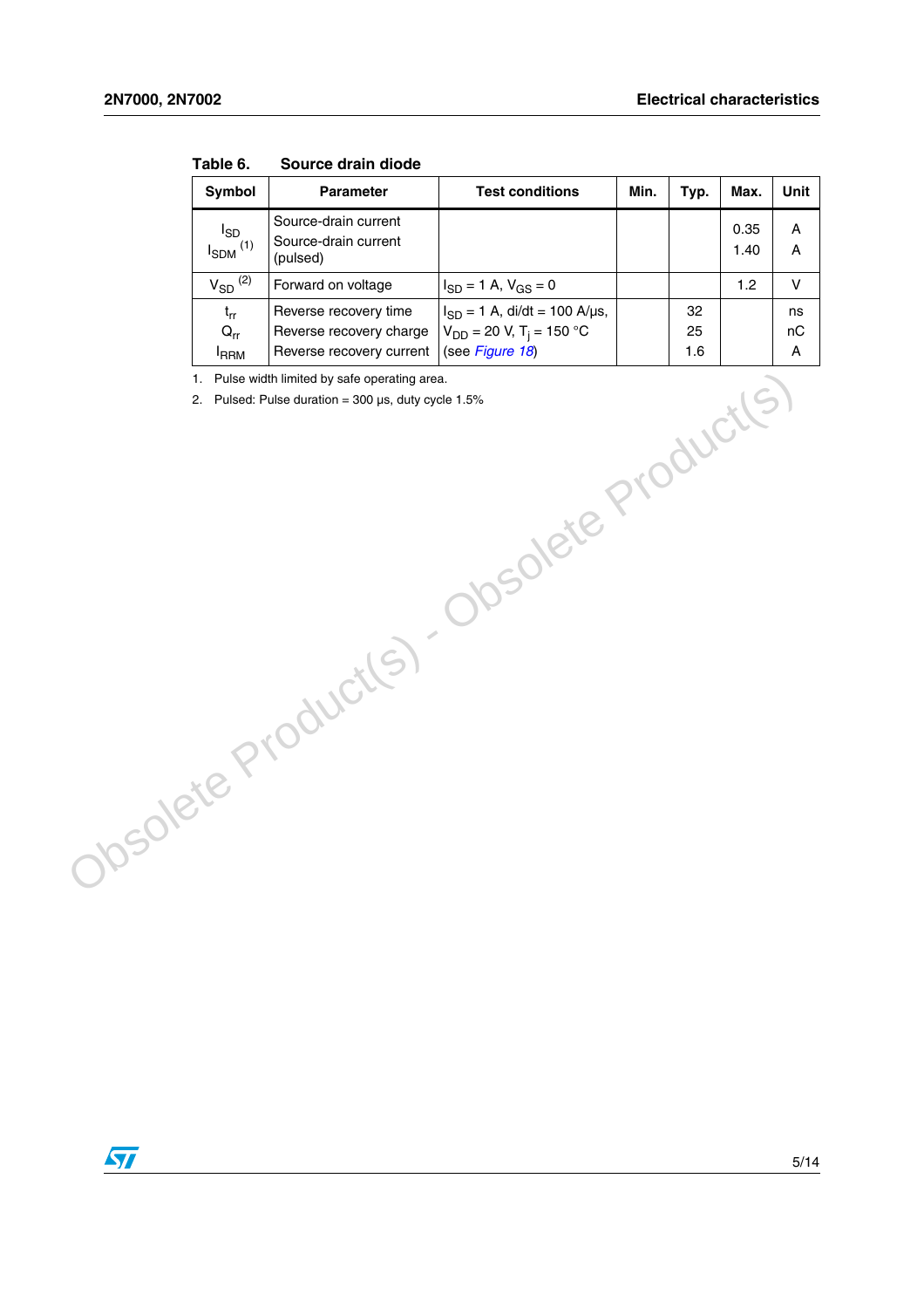### <span id="page-5-0"></span>**2.1 Electrical characteristics (curves)**

**Figure 2. Safe operating area for TO-92 Figure 3. Thermal impedance for TO-92**











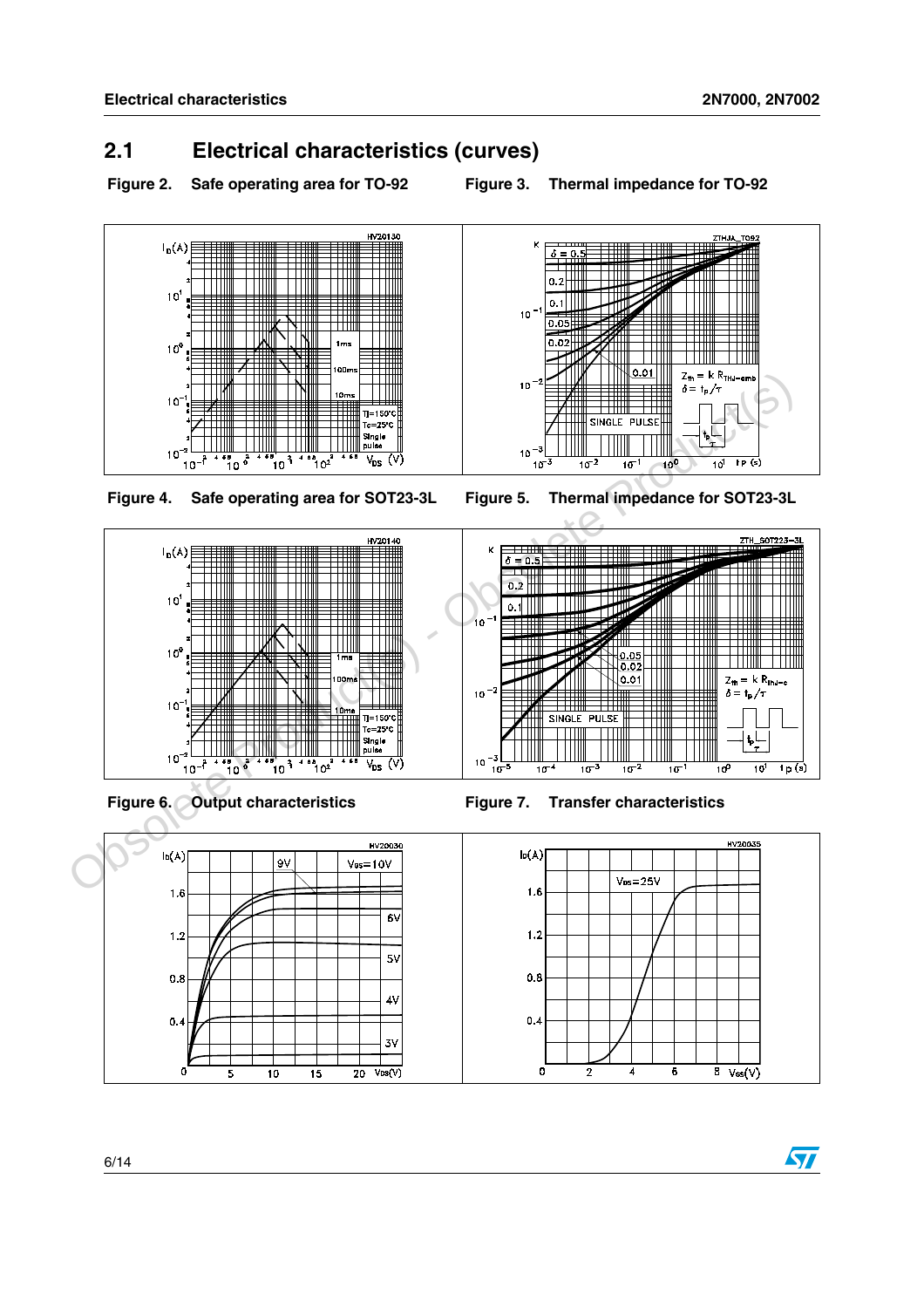#### **Figure 8. Transconductance Figure 9. Static drain-source on resistance**





**Figure 10. Gate charge vs gate-source voltage Figure 11. Capacitance variations**





**Figure 12. Normalized gate threshold voltage vs temperature**

**Figure 13. Normalized on resistance vs temperature**

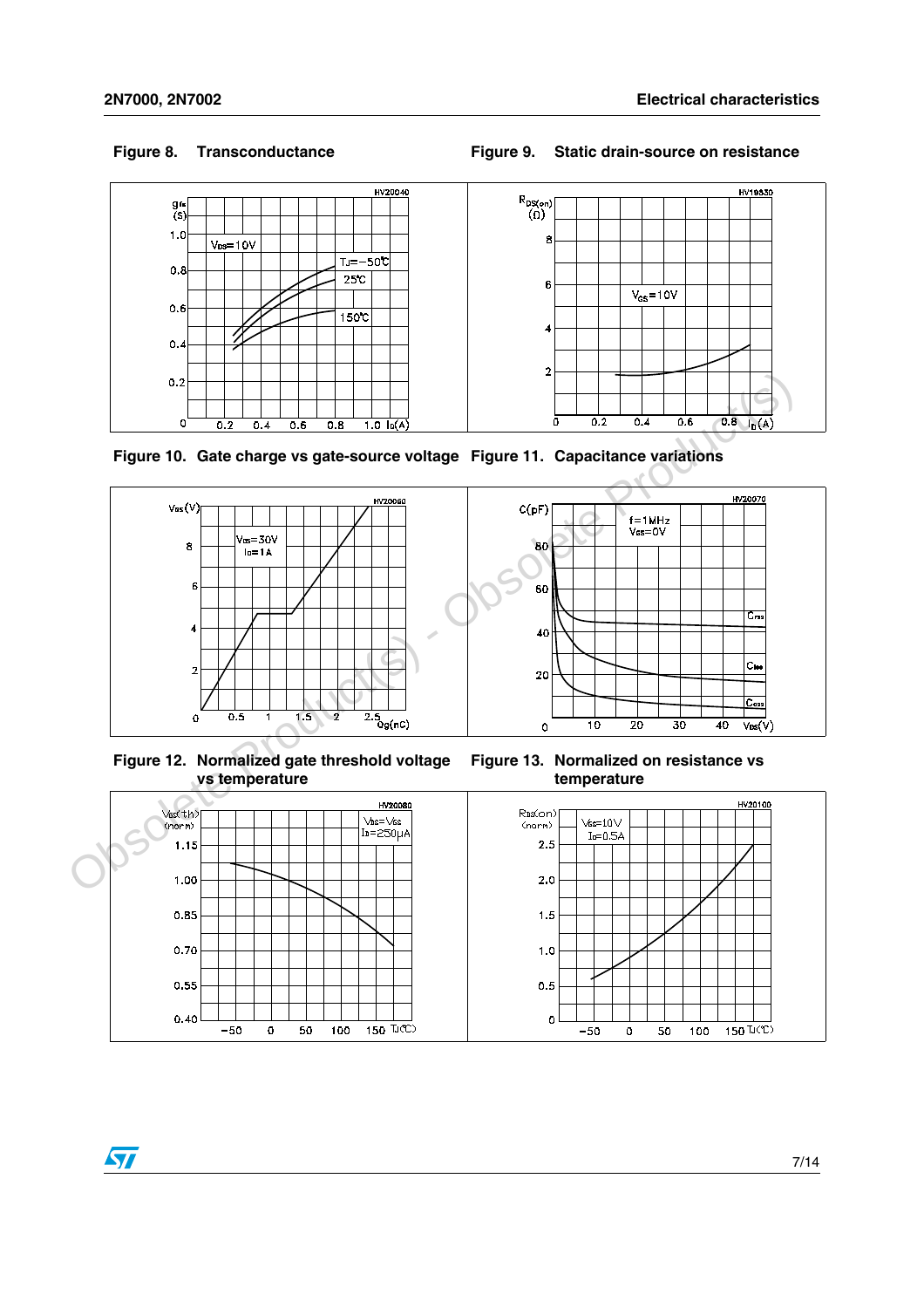$0.8$ 

 $0.7$ 

HV20120  $B\vee_{DSS}(\vee)$  $Id = 1mA$  $(norm)$  $1.15$  $1.1$  $1.05$ 

Figure 15. Normalized B<sub>VDSS</sub> vs temperature

#### HV20110  $\forall$ sp $(\vee)$ TJ=-50℃  $25C$  $1.0$  $0.9$

 $150C$ 



# $\sqrt{2}$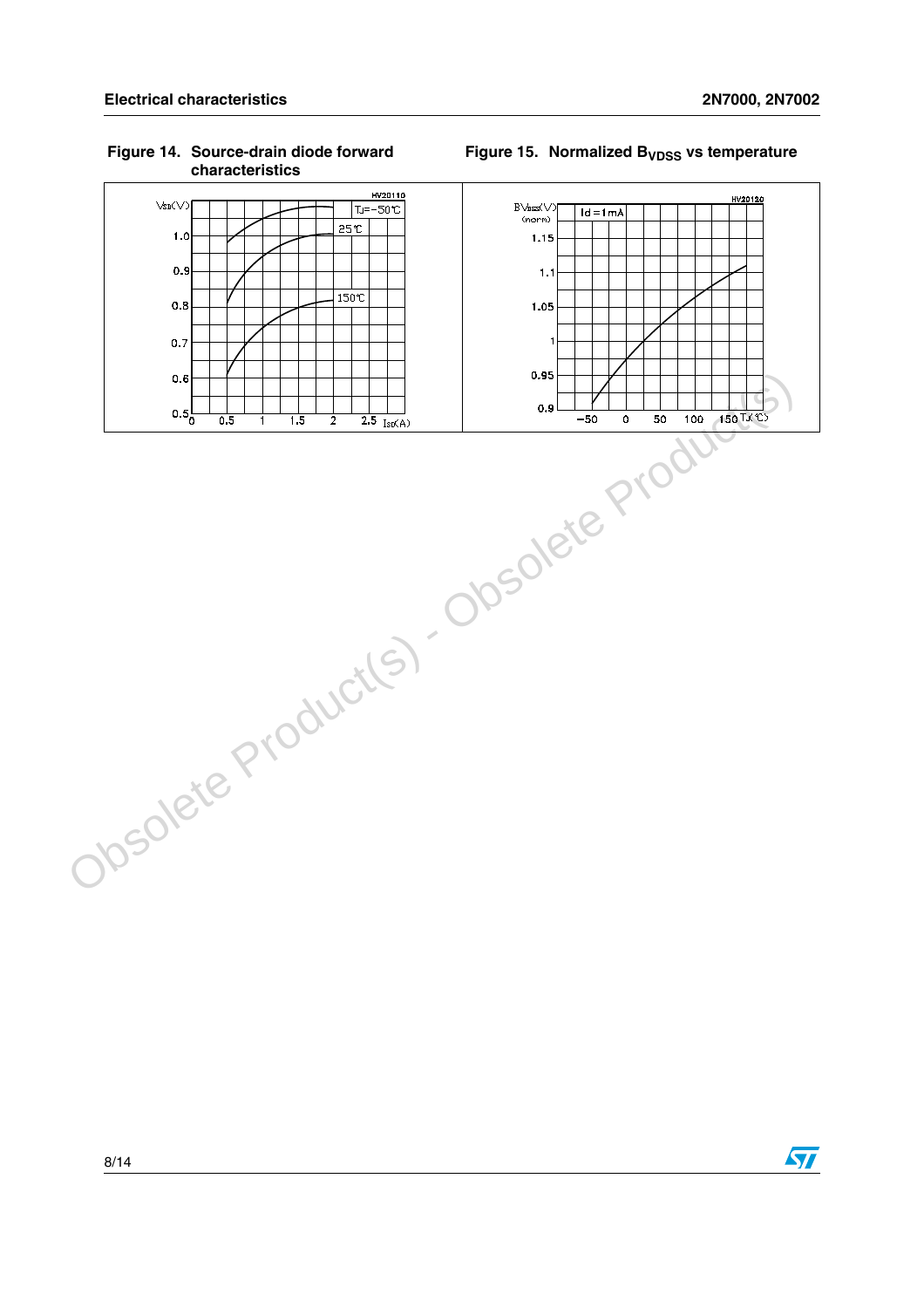## <span id="page-8-0"></span>**3 Test circuits**

<span id="page-8-1"></span>**Figure 16. Switching times test circuit for resistive load**



<span id="page-8-3"></span>





<span id="page-8-2"></span>







Vi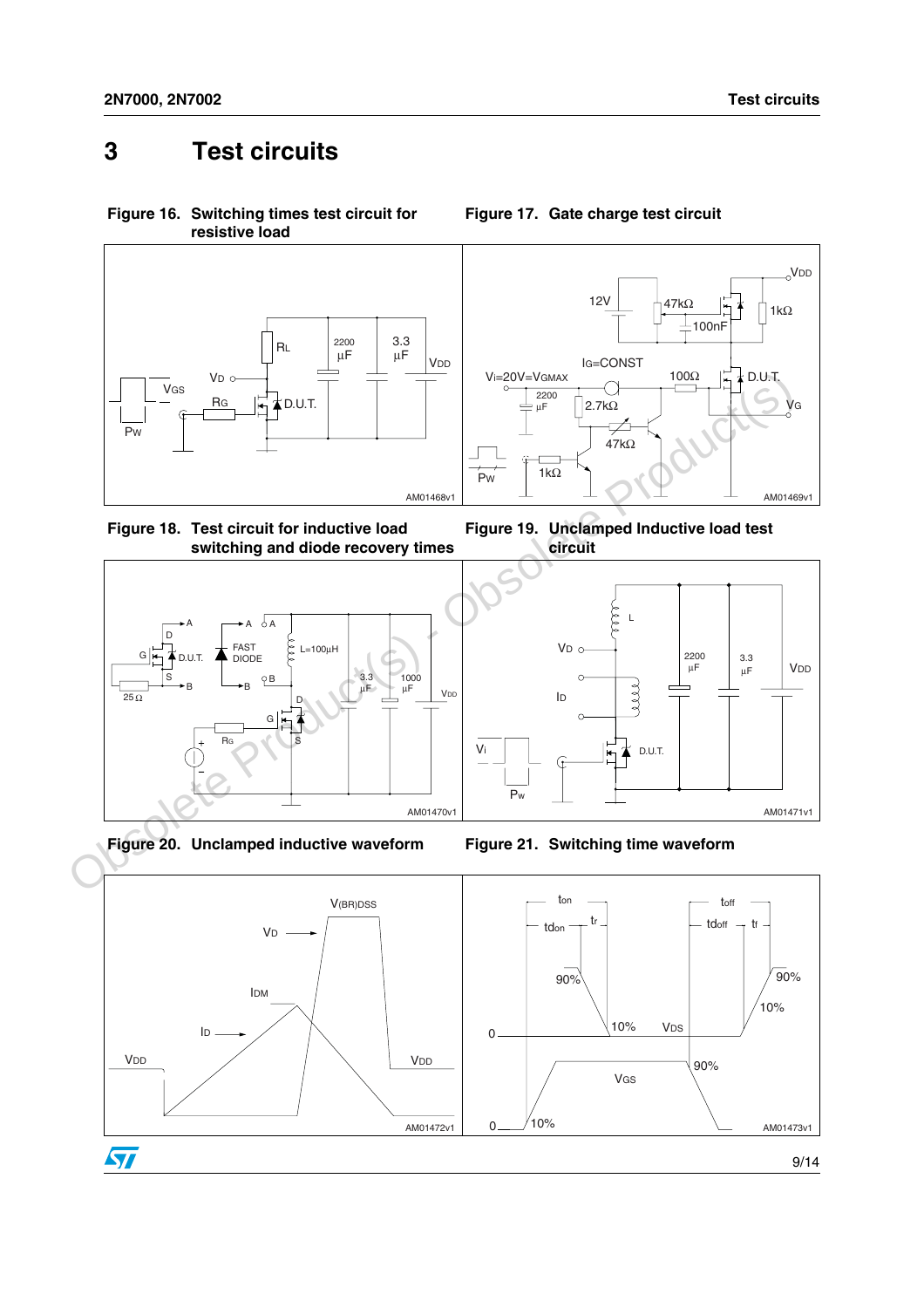### <span id="page-9-0"></span>**4 Package mechanical data**

In order to meet environmental requirements, ST offers these devices in ECOPACK® packages. These packages have a Lead-free second level interconnect. The category of second level interconnect is marked on the package and on the inner box label, in compliance with JEDEC Standard JESD97. The maximum ratings related to soldering conditions are also marked on the inner box label. ECOPACK is an ST trademark. ECOPACK specifications are available at: www.st.com

Obsolete Product(s) - Obsolete Product(s)

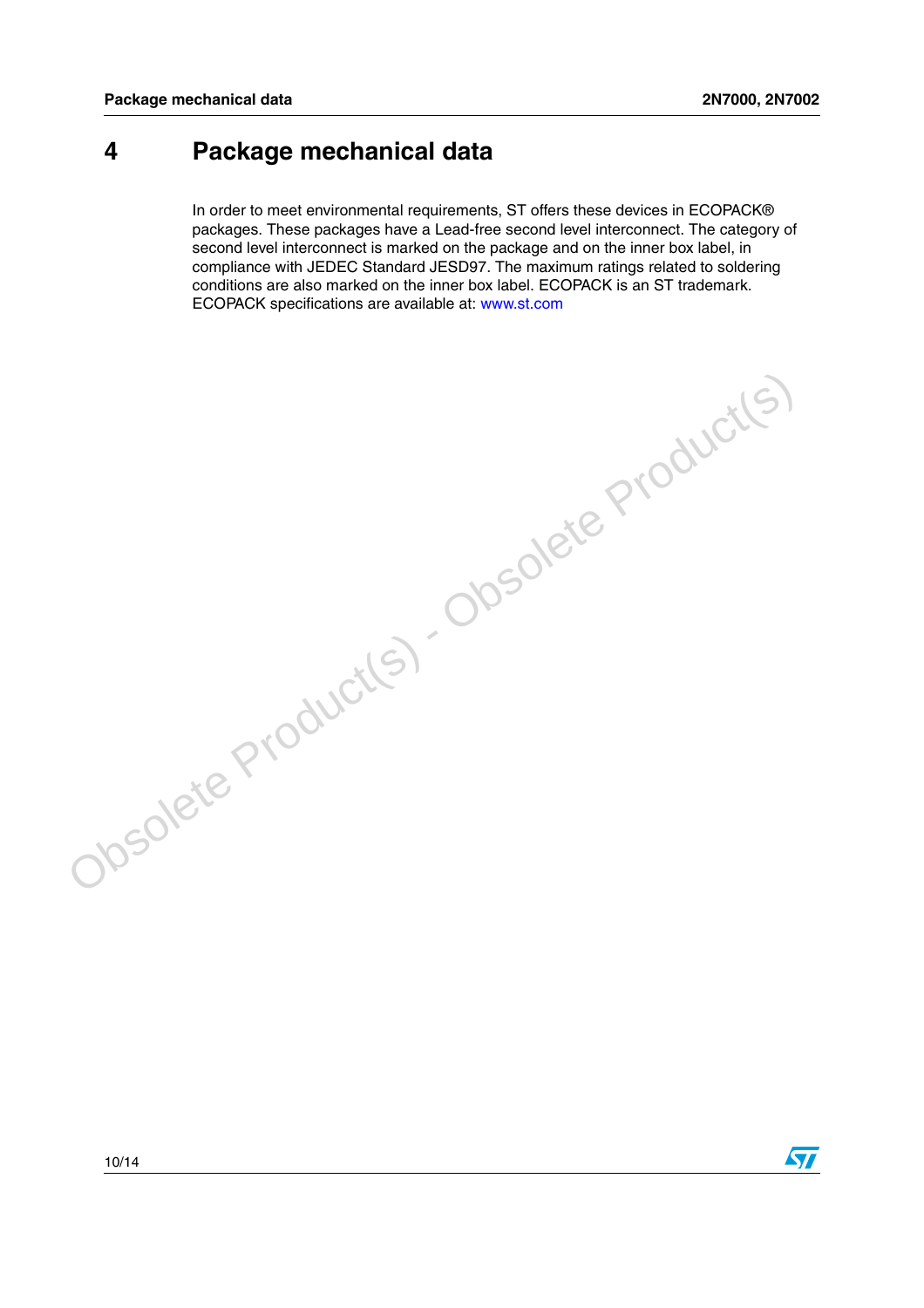$\sqrt{2}$ 

| Dim.                      | mm    |           |       |  |  |
|---------------------------|-------|-----------|-------|--|--|
|                           | Min.  | Typ.      | Max.  |  |  |
| $\boldsymbol{\mathsf{A}}$ | 4.32  |           | 4.95  |  |  |
| $\sf b$                   | 0.36  |           | 0.51  |  |  |
| D                         | 4.45  |           | 4.95  |  |  |
| $\mathsf E$               | 3.30  |           | 3.94  |  |  |
| ${\bf e}$                 | 2.41  |           | 2.67  |  |  |
| e1                        | 1.14  |           | 1.40  |  |  |
| L                         | 12.70 |           | 15.49 |  |  |
| $\mathsf{R}$              | 2.16  |           | 2.41  |  |  |
| S <sub>1</sub>            | 0.92  |           | 1.52  |  |  |
| W                         | 0.41  |           | 0.56  |  |  |
| V                         |       | $5^\circ$ |       |  |  |

<span id="page-10-0"></span>**Table 7. TO-92 mechanical data**

<span id="page-10-1"></span>



11/14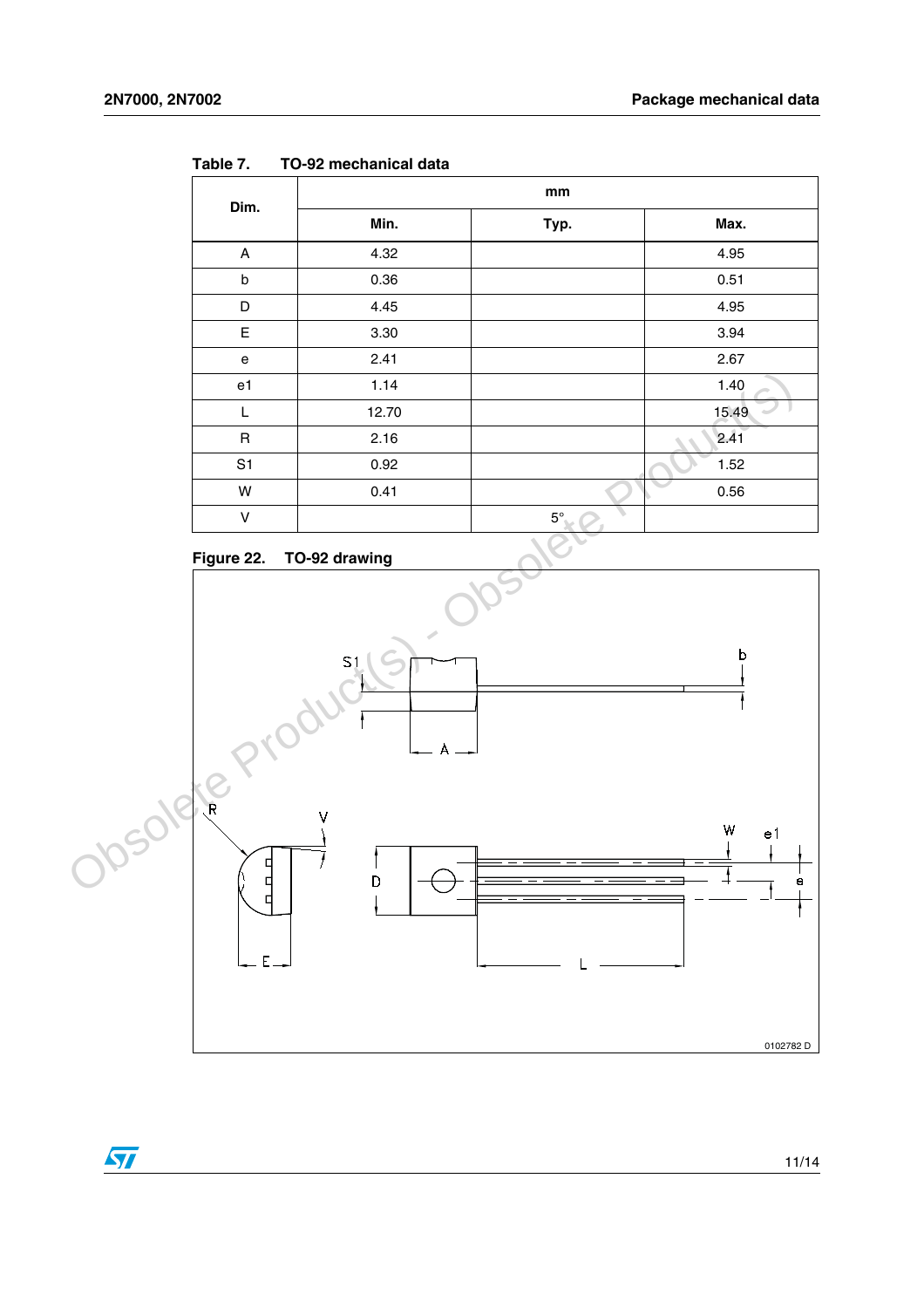<span id="page-11-0"></span>**Table 8. SOT23-3L mechanical data**

| Dim.                         |   | $\mathop{\text{mm}}\nolimits$                    |   |      |              |
|------------------------------|---|--------------------------------------------------|---|------|--------------|
|                              |   | Min.                                             |   | Typ. | Max.         |
| $\boldsymbol{\mathsf{A}}$    |   |                                                  |   |      | 1.25         |
| A1                           |   | $\pmb{0}$                                        |   |      | 0.15         |
| A2                           |   | 1.00                                             |   |      | 1.20         |
| A <sub>3</sub>               |   | 0.60                                             |   |      | 0.70         |
| $\mathsf D$                  |   | 2.826                                            |   |      | 3.026        |
| E                            |   | 2.60                                             |   |      | 3.00         |
| E1                           |   | 1.526                                            |   |      | 1.726        |
| e                            |   |                                                  |   | 0.95 |              |
| e <sub>1</sub>               |   |                                                  |   | 1.90 |              |
| L                            |   | 0.35                                             |   |      | 0.60         |
| L1                           |   |                                                  |   | 0.59 |              |
| L2                           |   |                                                  |   | 0.25 |              |
| $\sf R$                      |   | 0.05                                             | × |      |              |
| R1                           |   | 0.05                                             |   |      | 0.20         |
| $\mathsf K$                  |   | $3^\circ$                                        |   |      | $7^\circ$    |
| K1                           |   | $6^\circ$                                        |   |      | $10^{\circ}$ |
| Figure 23.                   |   | SOT23-3L drawing                                 |   |      |              |
|                              |   |                                                  |   |      |              |
|                              |   | Top view                                         |   | еŀ   |              |
| Josolete,<br>$K \rightarrow$ |   | $+2$<br>$H_{-1}$<br>$\overline{K_1}$ , $L$<br>R1 |   |      | $E_1$        |
|                              | R |                                                  |   |      |              |

### <span id="page-11-1"></span>**Figure 23. SOT23-3L drawing**

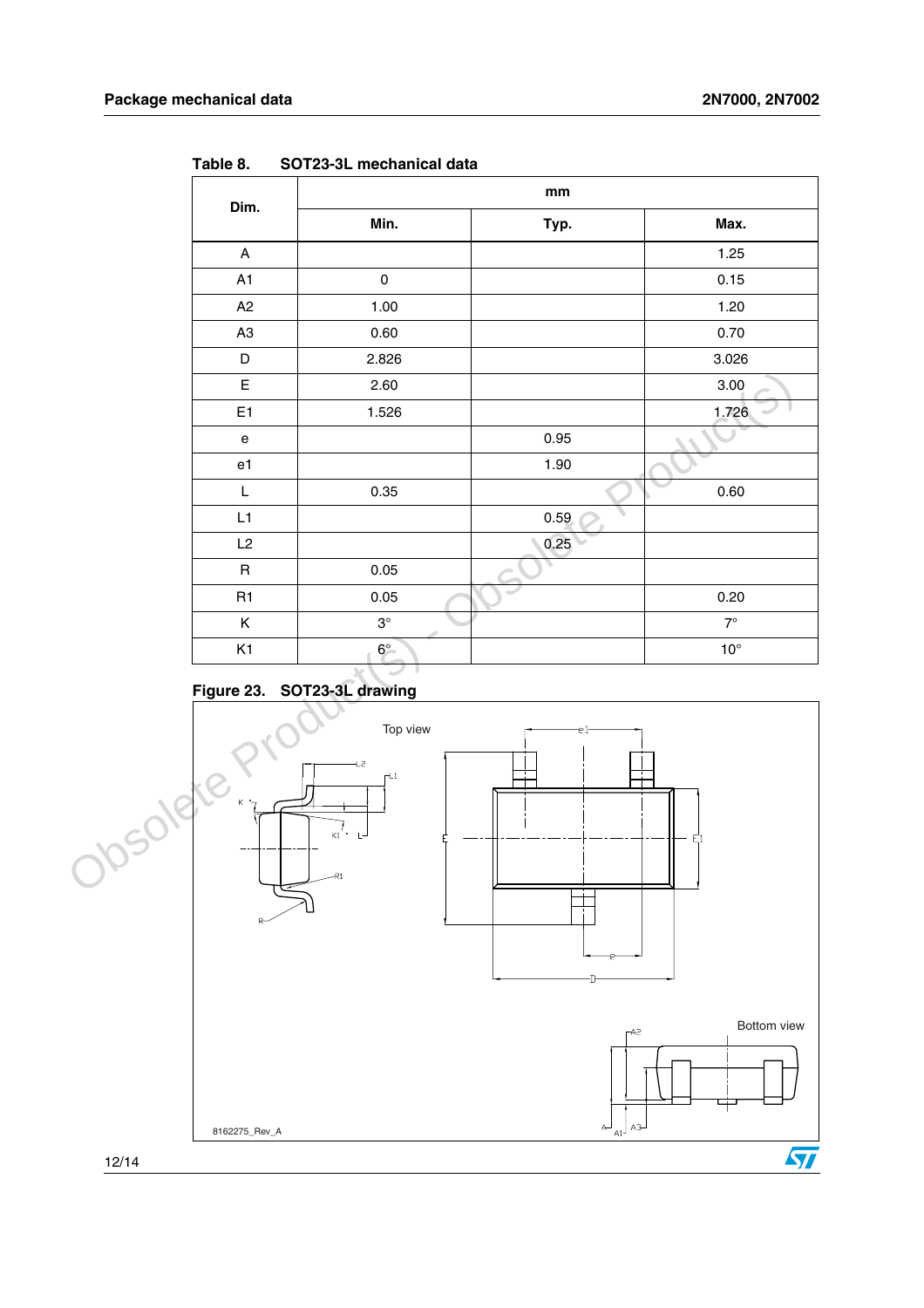## <span id="page-12-0"></span>**5 Revision history**

| Table 9. | <b>Document revision history</b> |
|----------|----------------------------------|
|----------|----------------------------------|

|                      | <b>Date</b> | <b>Revision</b> | <b>Changes</b>                                                                                                                                               |
|----------------------|-------------|-----------------|--------------------------------------------------------------------------------------------------------------------------------------------------------------|
|                      | 09-Oct-2004 | $\mathbf{1}$    | First document                                                                                                                                               |
|                      | 22-Jun-2004 | $\overline{2}$  | Complete document                                                                                                                                            |
|                      | 06-Apr-2005 | 3               | New typ and max value inserted for Vgs(th)                                                                                                                   |
|                      | 19-Apr-2005 | $\overline{4}$  | The document has been reformatted                                                                                                                            |
|                      | 26-Apr-2005 | 5               | New Pin configuration for TO-92                                                                                                                              |
|                      | 28-Apr-2005 | 6               | Pin configuration change again                                                                                                                               |
|                      | 19-Jun-2006 | $\overline{7}$  | New template, no content change                                                                                                                              |
|                      | 03-Sep-2007 | 8               | Corrected marking on first page                                                                                                                              |
|                      | 04-Nov-2008 | 9               | - Updated Table 7: TO-92 mechanical data and<br>Figure 22: TO-92 drawing.<br>- Updated Table 8: SOT23-3L mechanical data and<br>Figure 23: SOT23-3L drawing. |
| Obsolete Product(s). |             |                 |                                                                                                                                                              |